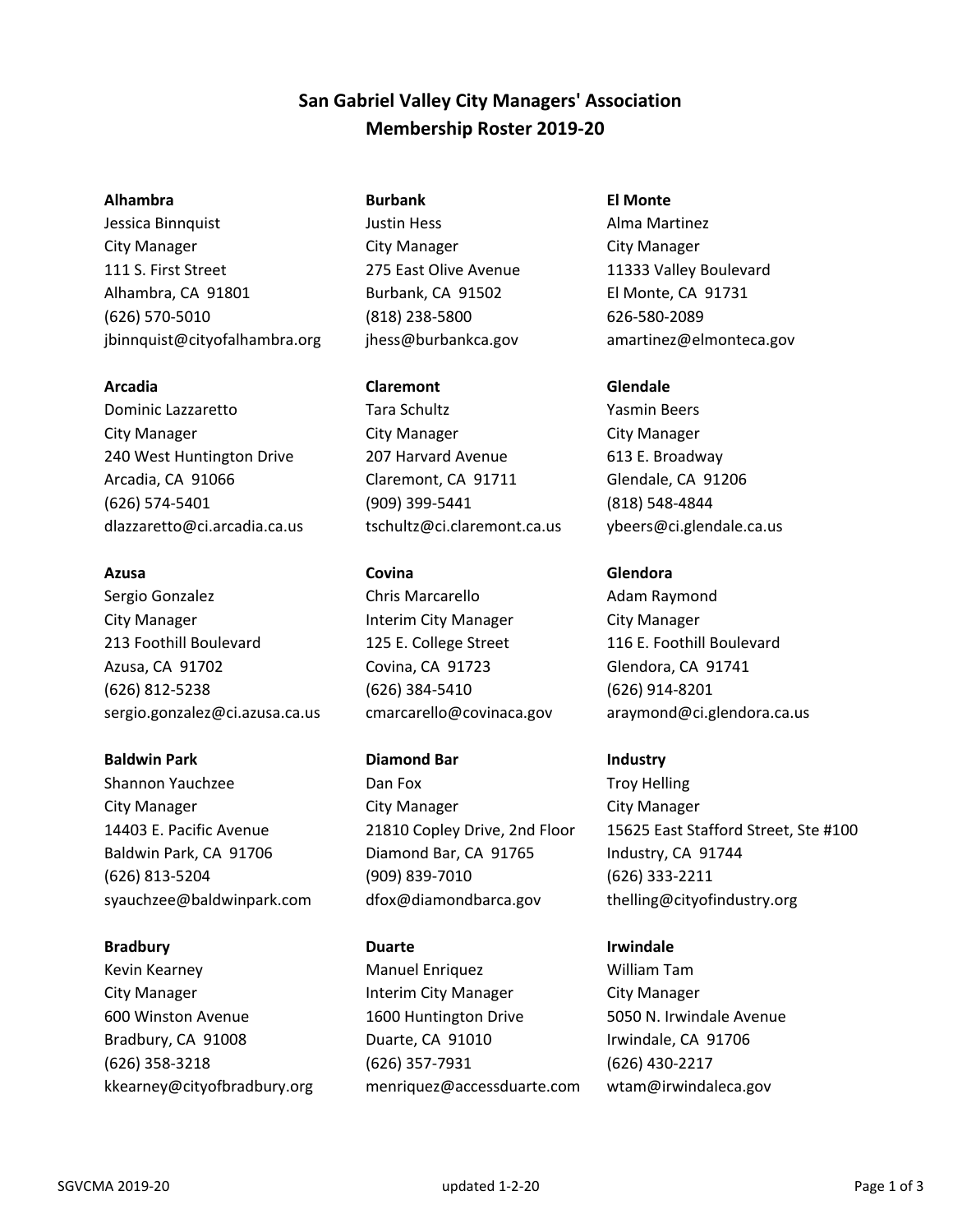# **San Gabriel Valley City Managers' Association Membership Roster 2019‐20**

## **La Habra Heights Montebello Rosemead**

Bob Lindsey **Ron Bow Ron Bow Ken Duran** 

## **La Cañada Flintridge Palmdale San Fernando**

Mark Alexander The Music Communist Communist Communist Communist Communist Communist Communist Communist Communist Communist Communist Communist Communist Communist Communist Communist Communist Communist Communist Communi City Manager City Manager City Manager 1327 Foothill Blvd 38300 Sierra Highway 117 Macneil Street La Cañada Flintridge, CA 91011 Palmdale, CA 93550 San Fernando, CA 91340 (818) 790‐8880 (661) 267‐5100 (818) 898‐1201 malexander@lcf.ca.gov jjmurphy@cityofpalmdale.org nkimball@sfcity.org

Fabiola Huerta Rene Bobadilla Gloria Molleda City Manager City Manager City Manager 1245 N Hacienda Boulevard 1600 W. Beverly Boulevard 3936 North Muscatel Avenue La Habra Heights, CA 90631 Montebello, CA 90640 Rosemead, CA 91770 (562) 694‐6302 (323) 887‐1200 (626) 569‐2106 fhuerta@lhhcity.org rbobadilla@cityofmontebello.com gmolleda@cityofrosemead.org

# **La Puente Calculate Contract Contract Park Contract Contract Contract Contract Contract Contract Contract Contract Contract Contract Contract Contract Contract Contract Contract Contract Contract Contract Contract Contr**

City Manager City Manager City Manager 15900 E. Main Street 320 West Newmark Avenue 245 East Bonita Avenue La Puente, CA 91744 Monterey Park, CA 91754 San Dimas, CA 91773 (626) 855‐1501 (626) 307‐1257 (909) 394‐6210 blindsey@lapuente.org rbow@montereypark.ca.gov kduran@ci.san‐dimas.ca.us

Bob Russi **Steven Mermell** Mark Lazzaretto City Manager City Manager City Manager 3660 "D" Street 100 North Garfield Avenue 425 S. Mission Drive La Verne, CA 91750 Pasadena, CA 91011 San Gabriel, CA 91776 (909) 596‐8726 (626) 744‐4333 (626) 308‐2805 brussi@cityoflaverne.org smermell@cityofpasadena.net mlazzaretto@sgch.org

Dylan Feik James Makshanoff Marcella Marlowe City Manager City Manager City Manager 415 S. Ivy Avenue 505 South Garey Avenue 2200 Huntington Drive Monrovia, CA 91016 Pomona, CA 91766 San Marino, CA 91108 (626) 932‐5501 (909) 620‐2051 (626) 300‐0723

# **La Verne** San Gabriel

## **Monrovia Pomona San Marino**

dfeik@ci.monrovia.ca.us james makshanoff@ci.pomona.ca.us mmarlowe@cityofsanmarino.org